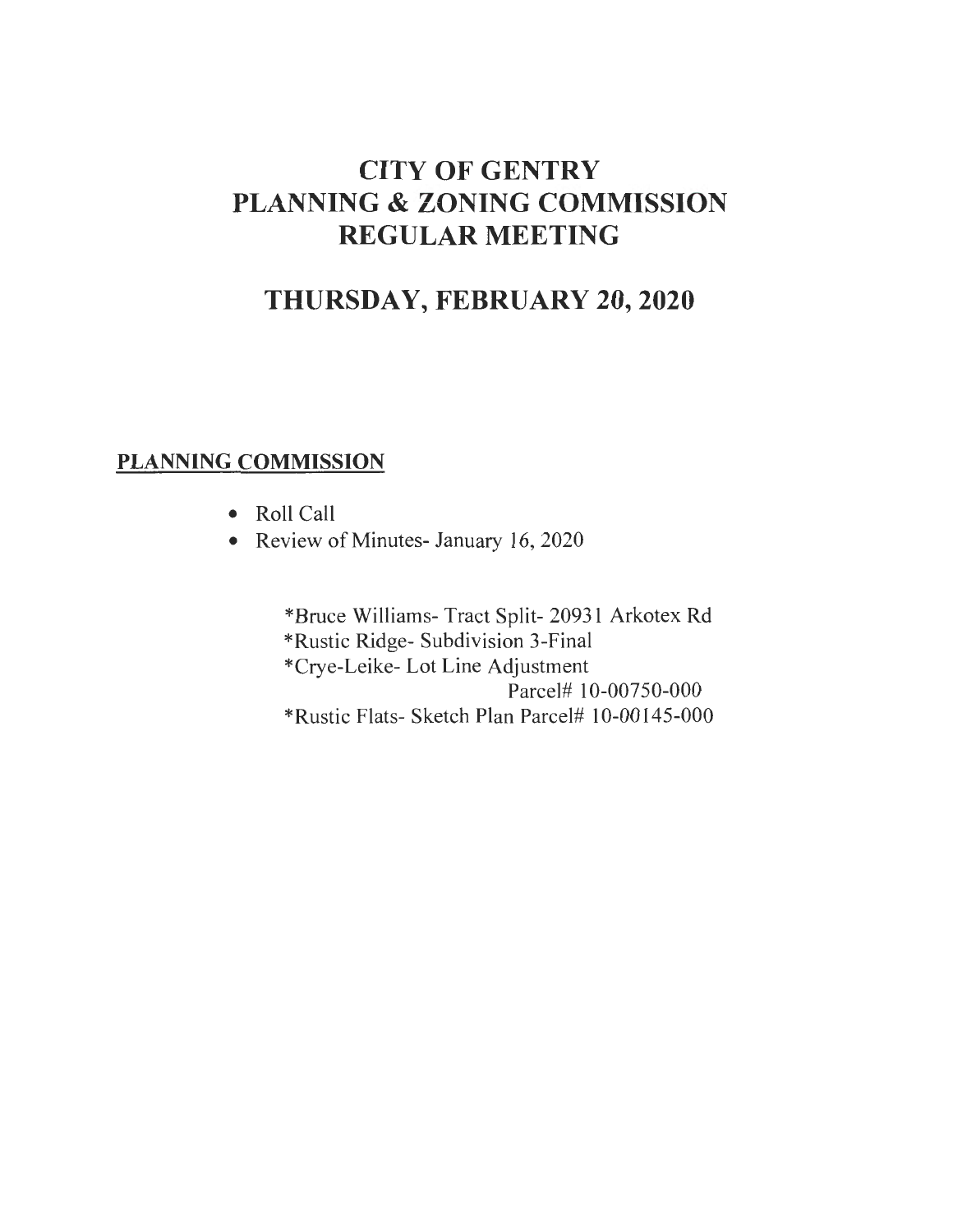# CITY OF GENTRY PLANNING & ZONING COMMISSION

#### THURSDAY, JANUARY 16, 2020

The Planning and Zoning Commission of the City of Gentry, Arkansas met on January 16,2020 at 7:00 p.m. for public hearing and regular meeting at the Gentry Court Chambers. Chairman Mike Parks called the meeting to order.

#### MEMBERS PRESENT

# MEMBERS ABSENT

Paul Church

Danny Feemster Jim Kooistra Jay Williams Wanda Meyer Tammie Runyan Mike Parks

Others in Attendance: City Clerk Jenny Trout, City Attorney Joel Kurtz, Mark Smithson, Maxine Foster, Mayor Kevin Johnston, and others.

#### Minutes of the December 19,2019 Regular Meeting:

Motion: Meyer- To accept the minutes as written Second: Williams Roll Call: Feemster- yes Williams- yes Meyer- yes Motion Passed. Kooistra- yes Runyan- yes

#### 1) 2020 Selection of Chairman; Alternate Chairman & Secretary

Motion: Williams- to Recognize Mike Parks as Chairman, nominate Wanda Meyer as Alternate Chairman, and recognize Jenny Trout as Secretary Second: Runyan Roll Call: Feemster- yes Kooistra- yes Williams- yes Meyer- pass Runyan- yes Motion passed.

#### 2) 2020 Regular Planning & Zoning Meeting Schedule Review

After review and consideration of the 2020 meeting calendar, it was agreed upon by all members that there were no conflicts and the schedule was accepted as presented.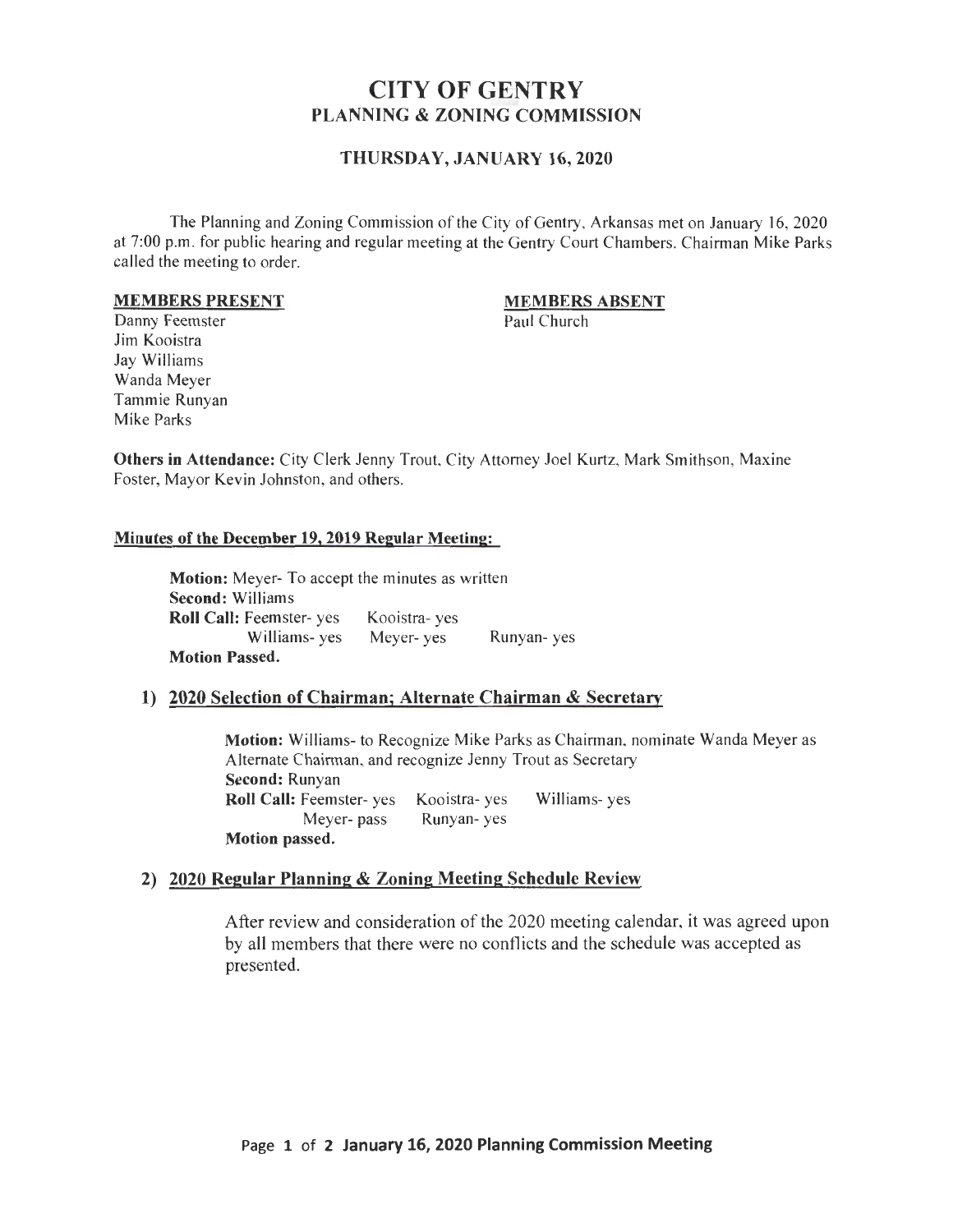### **3) Planning & Zoning Meeting Procedural Rules and Format**

After discussion and consideration for any and/or all changes:

**Motion:** Williams- to add the Chairman as a voting member for all future proceedings **Second:** Meyer **Roll Call:** Feemster-yes Parks-yes **Motion passed.**  Kooistra-yes Williams-yes Meyer-yes Runyan-yes

#### **4) Phillips Park- JDH Holding (owner): Subdivision 3 Final Plat**

After review and consideration of the Final Plat Checklist, it was decided there were a few adjustments to be made before final approval:

- a) With regard to item #5 of the Required Items: a scale adjustment to reflect 60 feet, rather than 50 feet is to be made to the Plat prior to recording;
- b) With regard to item #5 of the Supporting Data: a signature line for the City building inspector is to be added to the Plat prior to recording;
- c) With regard to item #7 of the Supporting Data: a signature line for City Council approval is also to be added to the Plat prior to recording

**Motion:** Williams- to approve the Final Plat with stipulations **Second:** Kooistra **Roll Call:** Feemster-yes Williams-yes Kooistra-yes Parks-yes Meyer-yes Runyan-yes

There being no further business, Chairman Mike Parks entertained a motion to adjourn.

**Motion:** Kooistra- to adjourn this meeting **Second:** Runyan **All in Favor-** yes **NONE Opposed: Motion passed, meeting adjourned.** 

Jenny Trout: Planning Commission Secretary/City Clerk

Mike Parks, Planning Committee Chairman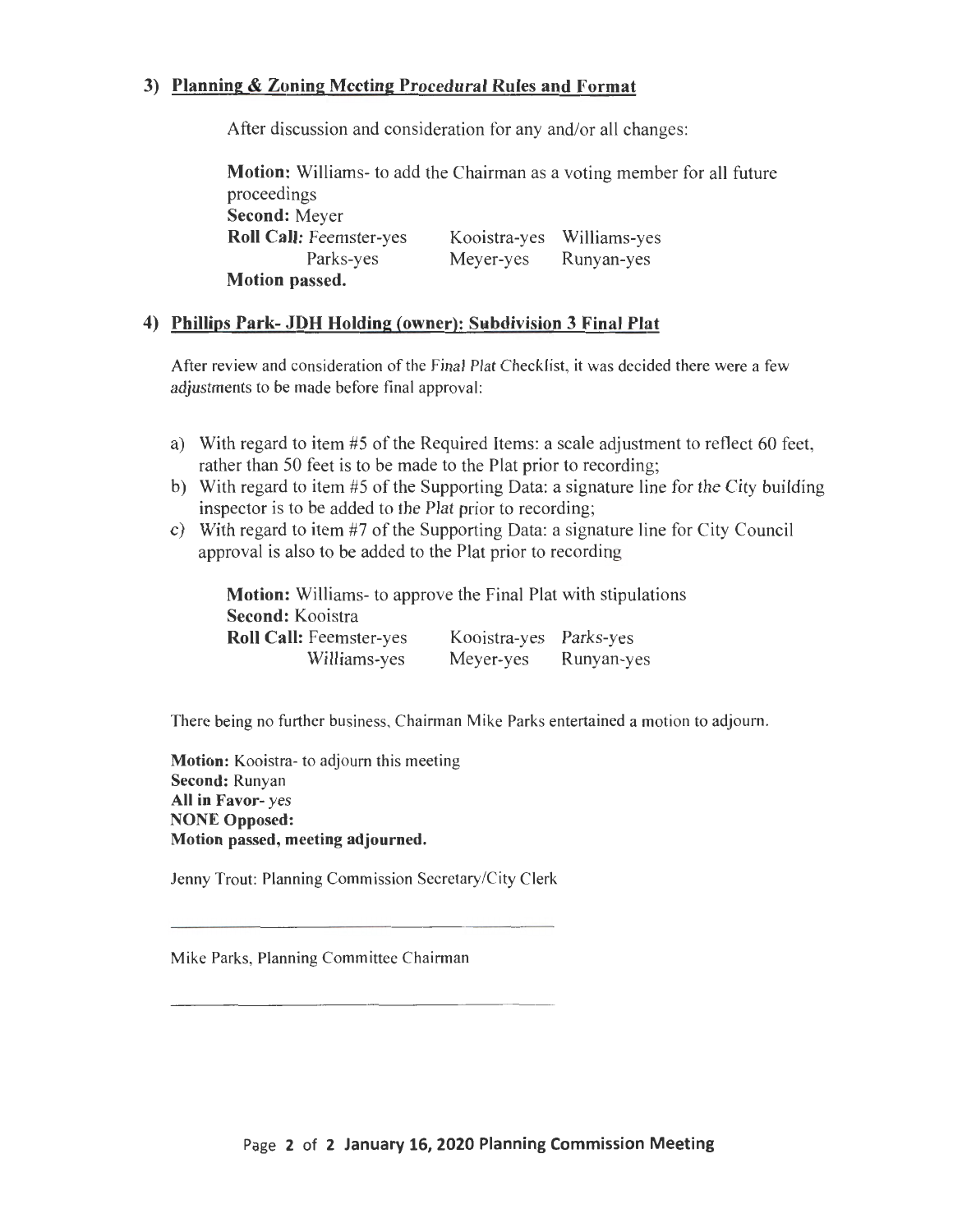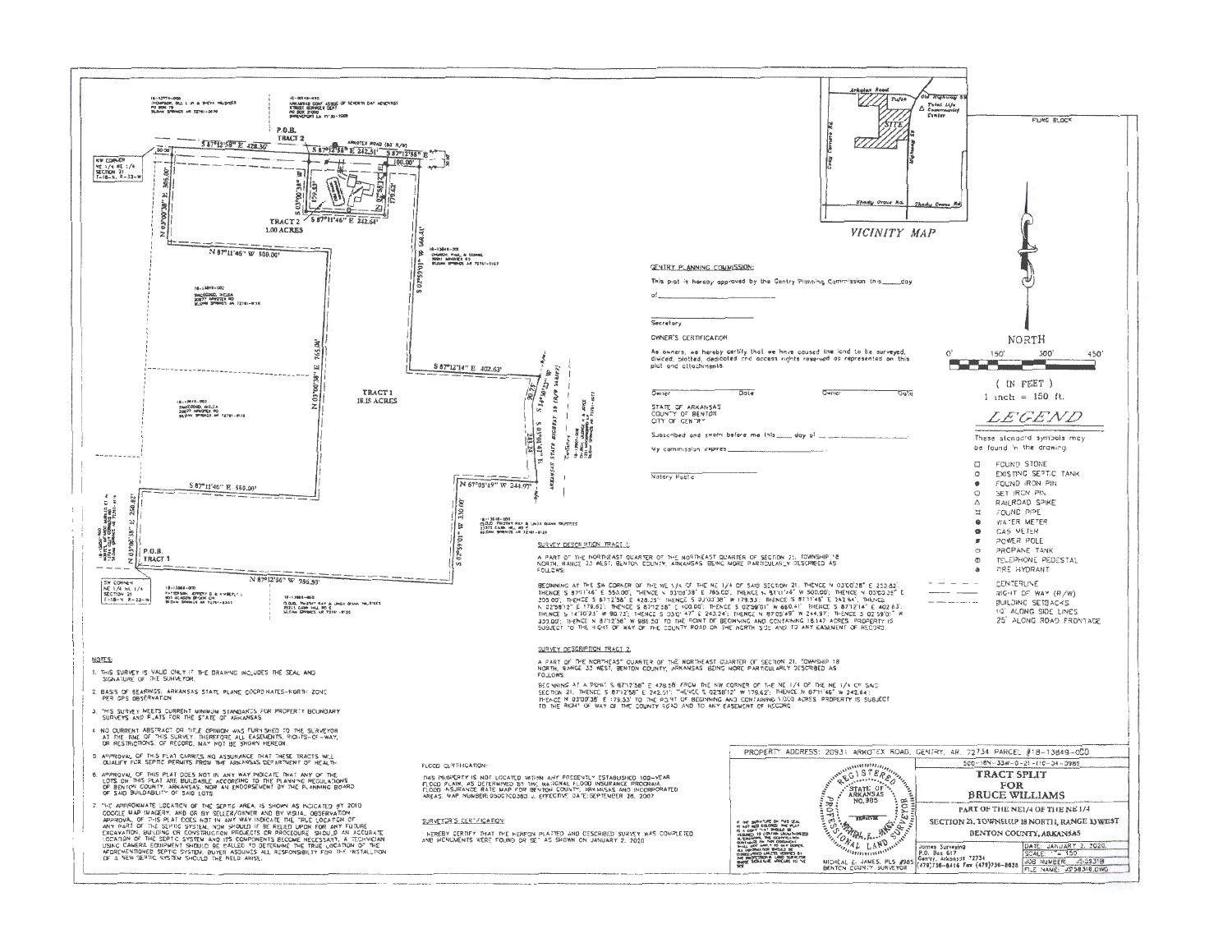#### CITY OF GENTRY

# SUBDIVISION CHECKLIST

## **SKETCH PLAN**

| <b>SUBDIVISION NAME</b><br><b>Rustic Flats</b><br><b>STREET ADDRESS</b> |  |  |  | <b>OWNERS NAME</b><br><b>RLP Developments, LLC</b><br><b>OWNERS ADDRESS</b><br>P.O. Box 3207 |  | <b>DATE</b><br><b>SUBMITTED</b><br>2/7/2020<br><b>FEE PAID</b> |
|-------------------------------------------------------------------------|--|--|--|----------------------------------------------------------------------------------------------|--|----------------------------------------------------------------|
|                                                                         |  |  |  |                                                                                              |  |                                                                |

A PLAT WILL NOT BE PLACED ON THE Planning Commission's meeting agenda unless it includes all the required items of the sketch plan review stage. 10 copies must be filed 10 days prior to the Planning Commission meeting. The Commission official conducting the review will initial the box for EACH item when the item is found acceptable by the Commission.

| <b>REVIEW STAGE</b><br><b>SKETCH</b> | <b>REQUIRED ITEMS</b><br>All required items listed below will be included.                                                                                                                                                              |  |  |  |  |
|--------------------------------------|-----------------------------------------------------------------------------------------------------------------------------------------------------------------------------------------------------------------------------------------|--|--|--|--|
|                                      | Location of all bordering streets.<br>1.                                                                                                                                                                                                |  |  |  |  |
|                                      | General location of all proposed streets within the subdivision.<br>2.                                                                                                                                                                  |  |  |  |  |
|                                      | General size and shape of lots.<br>3.                                                                                                                                                                                                   |  |  |  |  |
|                                      | Ownership of surrounding property.<br>4.                                                                                                                                                                                                |  |  |  |  |
|                                      | Location & size of existing utilities.<br>5.                                                                                                                                                                                            |  |  |  |  |
|                                      | Legal description of property.<br>6.                                                                                                                                                                                                    |  |  |  |  |
|                                      | General location of problem areas such as floodplain, wetland, rock outcrop, increases in traffic<br>7.<br>on connecting street(s), what extent of existing street improvement will be done by developer<br>due to the new development. |  |  |  |  |
|                                      | General description of tree cover.<br>8.                                                                                                                                                                                                |  |  |  |  |
|                                      | Location map showing relationship to City of Gentry<br>9.                                                                                                                                                                               |  |  |  |  |
|                                      |                                                                                                                                                                                                                                         |  |  |  |  |

| <b>PLANNING</b><br><b>OFFICIALS</b><br><b>SIGNATURE</b><br><b>AND DATE</b> |                                        |  |
|----------------------------------------------------------------------------|----------------------------------------|--|
|                                                                            | <b>GENERAL COMMENTS AND DIRECTION:</b> |  |
|                                                                            |                                        |  |
|                                                                            |                                        |  |